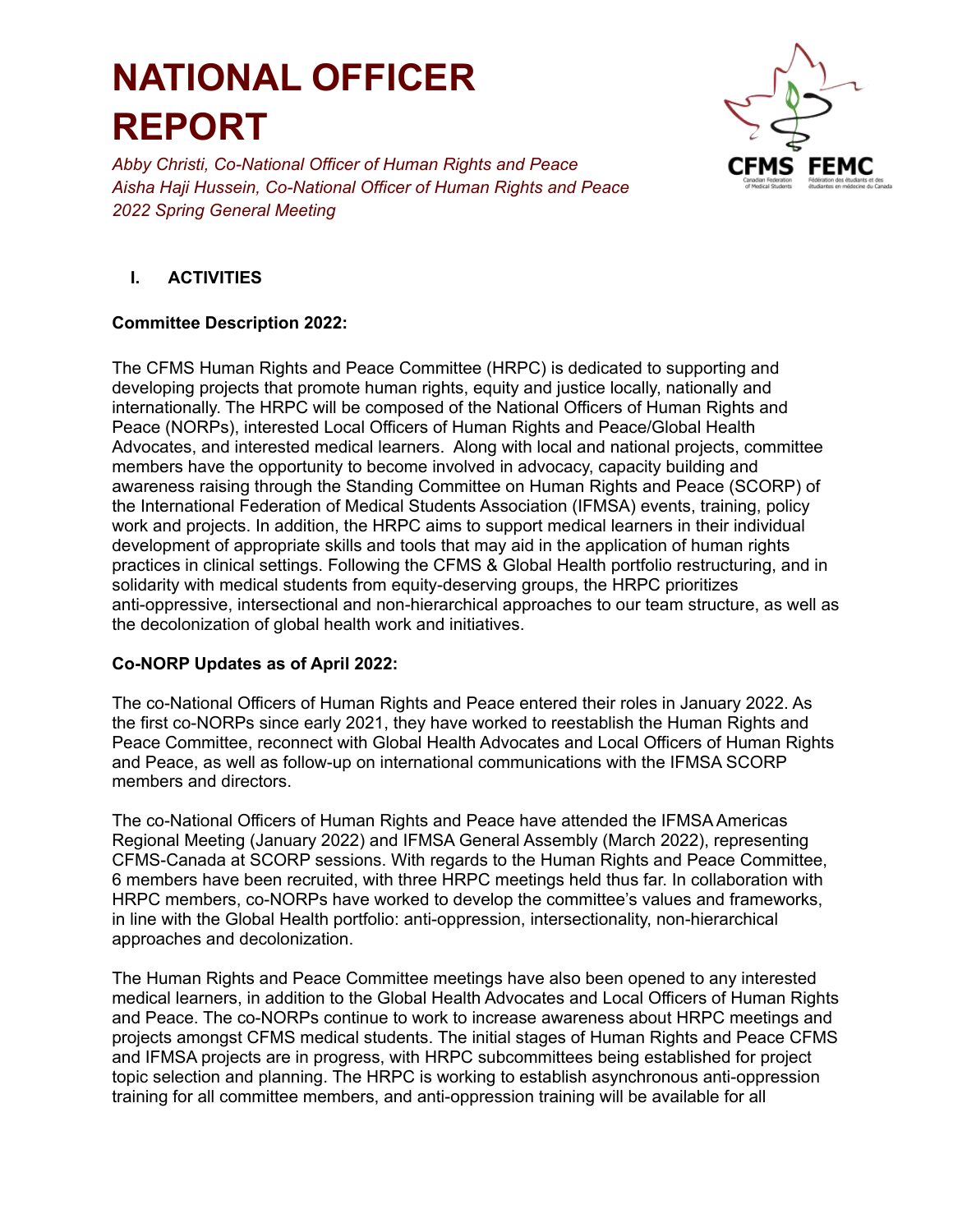*Abby Christi and Aisha Haji Hussein Co-National Officers of Human Rights and Peace 2022 Spring General Meeting*

interested members of the Global Health portfolios in the upcoming weeks. The Human Rights and Peace Committee has begun discussions on best practices for upcoming revisions of both NORP and HRPC Terms of Reference, as well as a CFMS-wide Anti-Oppression policy. Furthermore, the co-NORPs continue to work to inform committee members and CFMS students about IFMSA SCORP opportunities, and to provide support to students interested in working on HRPC projects.

#### **How CFMS medical students can get involved:**

*Please reach out to the co-National Officers for additional information about the roles and responsibilities.*

- a. General HRPC roles/responsibilities (recruiting until June 2022):
	- i. Minutes and Notes Leads (1-2+ positions)
	- ii. Contacts and Opportunities leads (1-2+ positions)
	- iii. IFMSA logistics leads (3-4+ positions)
- b. Terms of Reference Revisions Planning (3+ positions, recruiting until July 2022)
- c. Equity & Anti-Oppression Policy (3+ positions, recruiting until July 2022)
- d. SCORP IFMSA Project Planning (3+ positions, recruitment ongoing)
- e. HRPC CFMS Project Planning (3+ positions, recruitment ongoing)

#### **II. MEETINGS ATTENDED**

*Please reach out to the co-National Officers of Human Rights and Peace for additional information about meetings and key takeaways.*

| <b>Date</b>         | <b>Meeting</b>                                | Location |
|---------------------|-----------------------------------------------|----------|
| January 4 2022      | <b>IFMSA Overview Meeting</b>                 | Online   |
| January 5-9<br>2022 | <b>IFMSA Americas Regional Meeting</b>        | Online   |
| January 7 2022      | <b>Global Health National Officer Meeting</b> | Online   |
| January 12 2022     | Global Health National Officer Orientation    | Online   |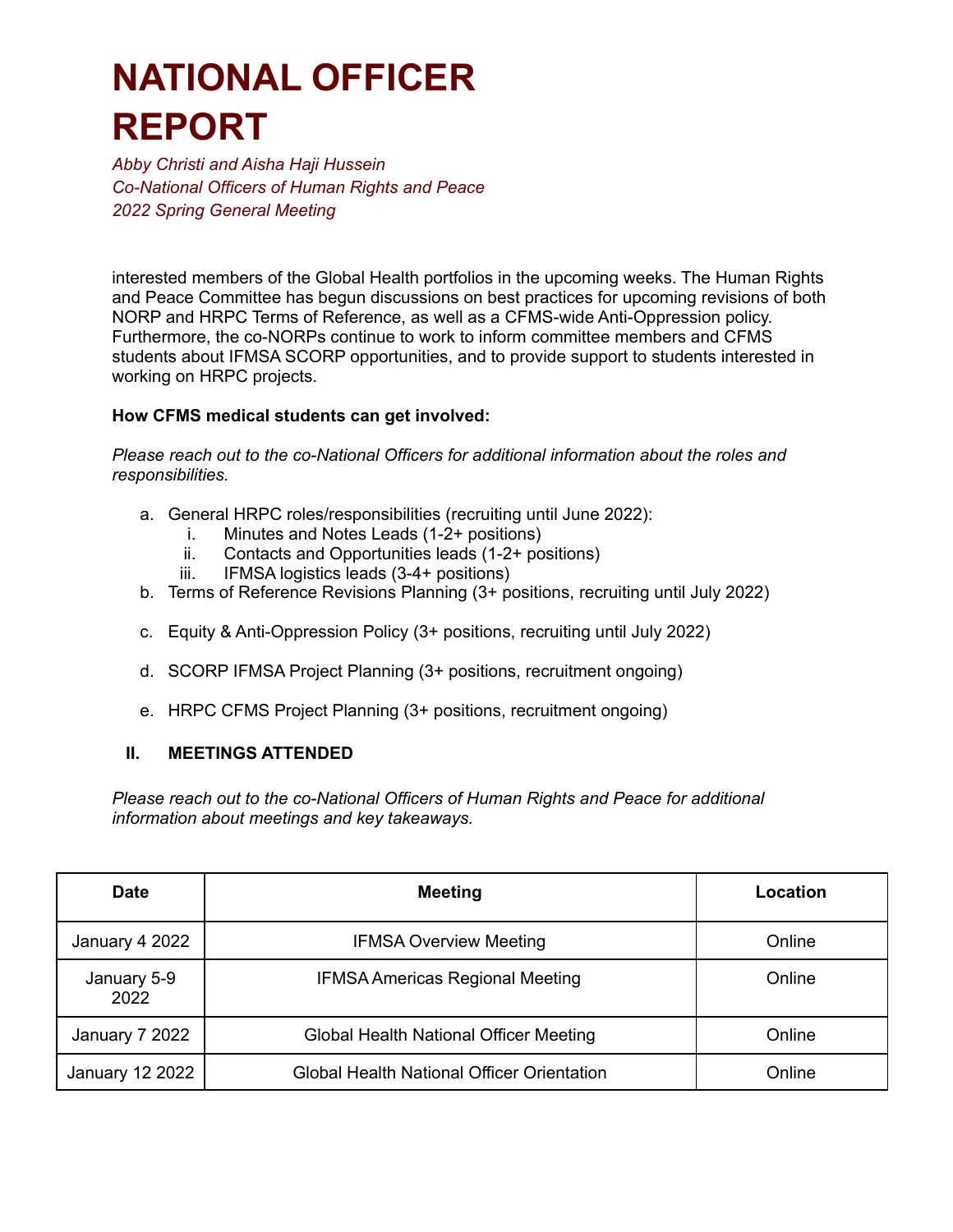*Abby Christi and Aisha Haji Hussein Co-National Officers of Human Rights and Peace 2022 Spring General Meeting*

| <b>January 17 2022</b>  | GH NO - Weekly Planning Meeting #1              | Online |
|-------------------------|-------------------------------------------------|--------|
| <b>January 19 2022</b>  | IFMSA AmRM Debrief Meeting with IFMSA Quebec    | Online |
| <b>January 23 2022</b>  | <b>IFMSA Meeting with Americas NORPs</b>        | Online |
| <b>January 24 2022</b>  | GH NO - Weekly Planning Meeting #2              | Online |
| <b>January 31 2022</b>  | GH NO - Weekly Planning Meeting #3              | Online |
| February 2 2022         | Co-NORPs Meeting with Director of Global Health | Online |
| February 7 2022         | GH NO - Weekly Planning Meeting #4              | Online |
| February 9 2022         | Global Health National Officer Monthly Meeting  | Online |
| February 15<br>2022     | Human Rights and Peace Committee Meeting #1     | Online |
| February 15<br>2022     | Anti-Oppression Work and Updates Meeting        | Online |
| February 22<br>2022     | Meeting with SCORP RA for the Americas          | Online |
| March 1st - 6th<br>2022 | <b>IFMSA General Assembly</b>                   | Online |
| March 6 2022            | Global Health National Officer Monthly Meeting  | Online |
| March 9 2022            | Human Rights and Peace Committee Meeting #2     | Online |
| March 12 2022           | <b>GH NO Finance Meeting</b>                    | Online |
| March 18 2022           | <b>GH NO Finance Meeting</b>                    | Online |
| March 22 2022           | IFMSA General Assembly CFMS-Canada Debrief      | Online |
| March 26 2022           | <b>GH NO Finance Meeting</b>                    | Online |
| March 29 2022           | Global Health National Officer Monthly Meeting  | Online |
| April 2 2022            | <b>GH NO SGM Planning Meeting</b>               | Online |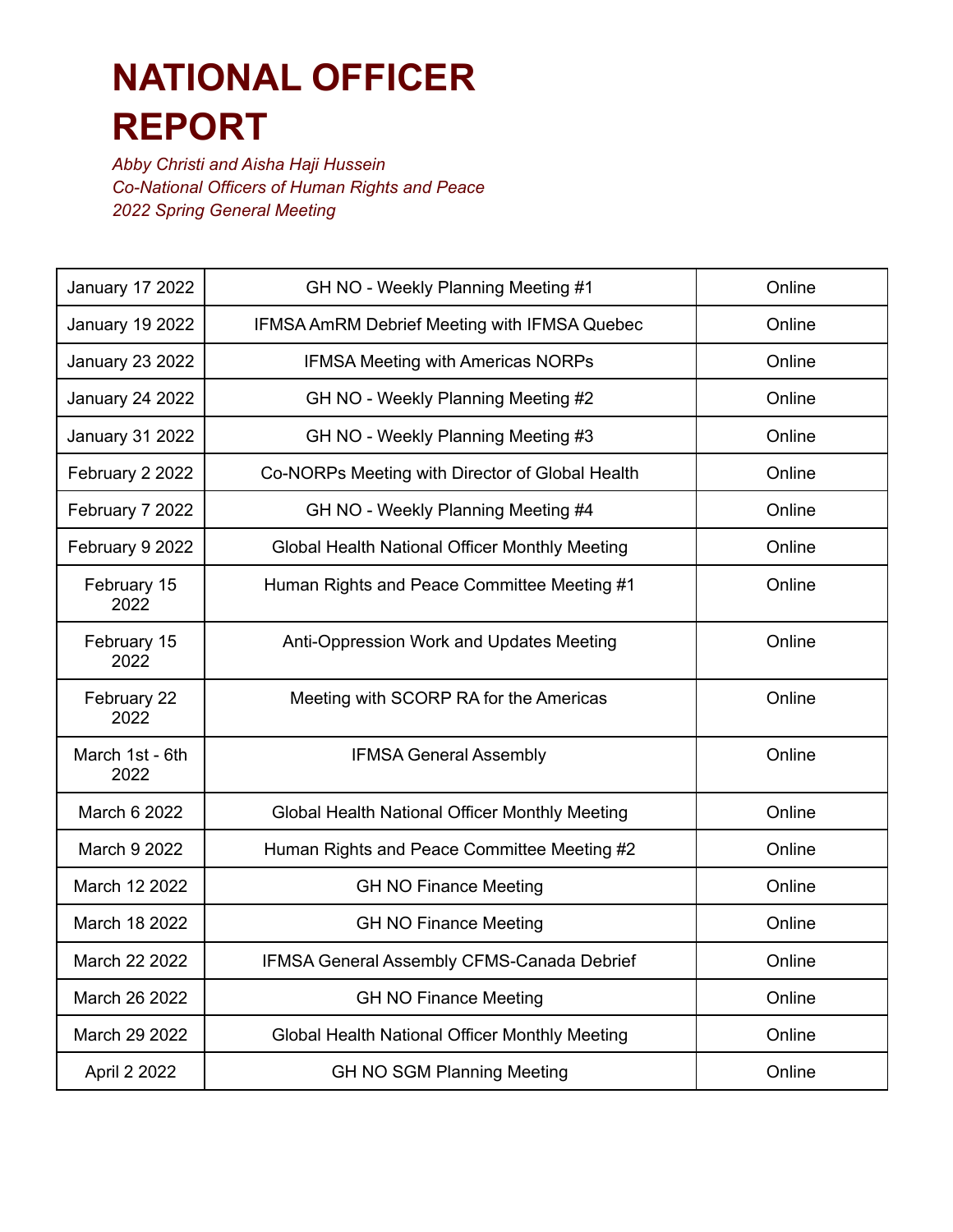*Abby Christi and Aisha Haji Hussein Co-National Officers of Human Rights and Peace 2022 Spring General Meeting*

| April 4 2022 | <b>GH NO SGM Planning Meeting</b>           | Online |
|--------------|---------------------------------------------|--------|
| April 5 2022 | Human Rights and Peace Committee Meeting #3 | Online |

#### III. CONCLUSIONS

#### **Future Directions:**

- **1. Anti-Oppression Trainings for Committee Members and Portfolio Members**
	- a. Overview: The co-NORPs and HRPC subcommittees are working towards meaningful anti-oppression training for every committee member, with training being available for all interested Global Health portfolio members as well.
	- b. Timeline: Completion by June 2022

### **2. Revisions to National Officer of Human Rights and Peace (NORP) and Human Rights and Peace Committee (HRPC) Terms of Reference**

- a. Overview: The co-NORPs and HRPC members are drafting revisions to the current Terms of Reference for the National Officer of Human Rights and Peace, as well as the Human Rights and Peace Committee. In doing so, the committee will be collecting feedback and recommendations from Global Health Advocates, Local Officers of Human Rights and Peace, as well as CFMS medical students and relevant stakeholders.
- b. Timeline: Completion by Fall 2022

### **3. Drafting the CFMS Equity & Anti-Oppression Policy**

- a. Overview: The co-NORPs and HRPC members are drafting an equity & anti-oppression policy to inform the work done by CFMS members, following the Global Health portfolio restructuring of the past two years. In doing so, the committee will be reaching out to students, community members and stakeholders, for equitable consultation.
- b. Timeline: Completion by Fall 2022

### **4. Leading and Supporting CFMS HRPC Projects**

- a. Overview: The co-NORPs are forming an HRPC subcommittee to lead local and national CFMS projects related to human rights and peace, in collaboration with the Global Health portfolios.
- b. Timeline: Ongoing
- **5. Leading and Supporting IFMSA SCORP Projects**